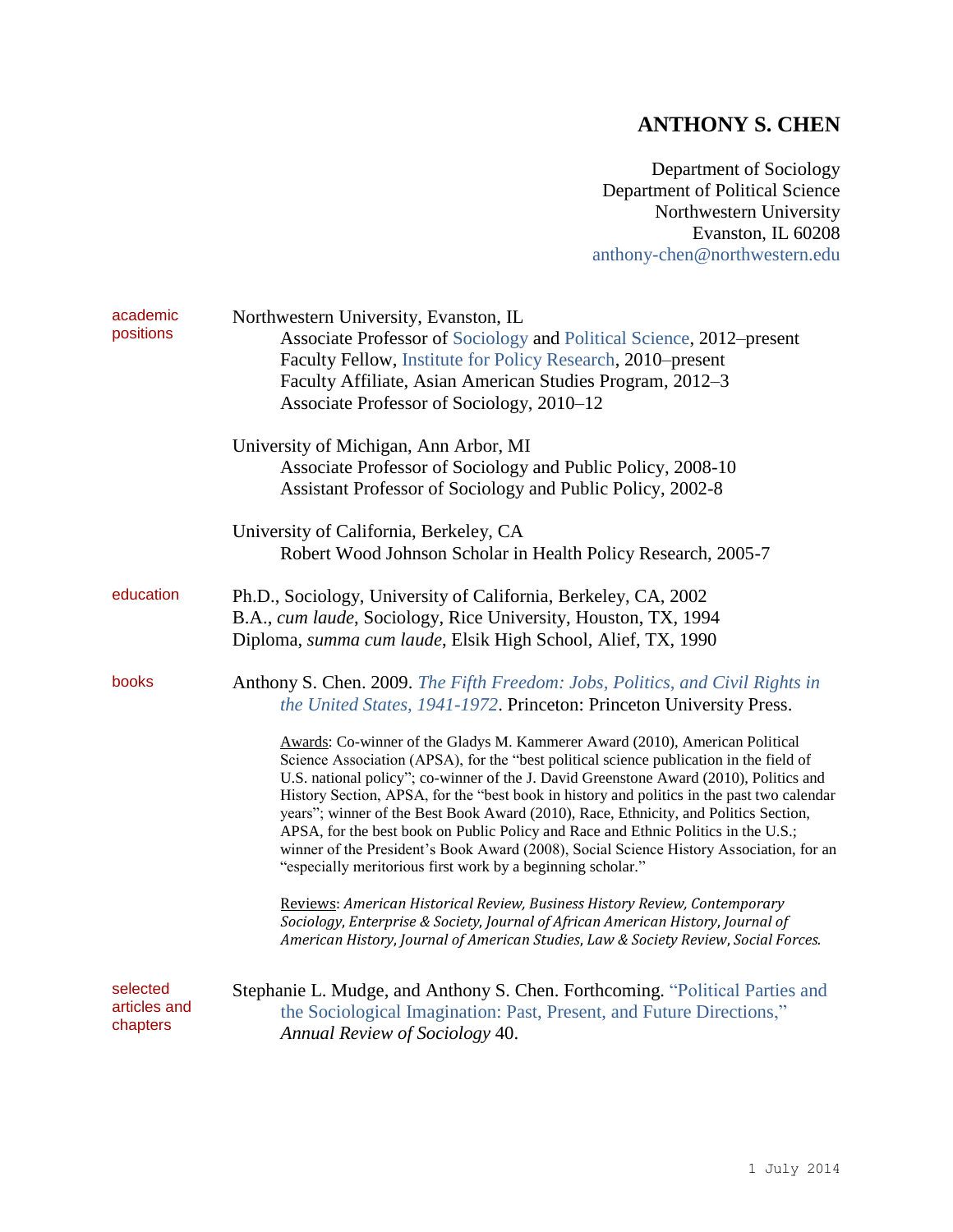- Lisa M. Stulberg and Anthony S. Chen. 2014. ["The Origins of Race-Conscious](http://soe.sagepub.com/content/early/2013/12/10/0038040713514063.abstract)  [Affirmative Action in College Admissions: A Comparative Analysis of](http://soe.sagepub.com/content/early/2013/12/10/0038040713514063.abstract)  [Institutional Change,"](http://soe.sagepub.com/content/early/2013/12/10/0038040713514063.abstract) *Sociology of Education* 87 (1): 36-52.
- Anthony S. Chen and Lisa M. Stulberg. 2013. "Racial Inequality and Race-Conscious Affirmative Action in College Admissions: A Historical Perspective on Contemporary Prospects and Future Possibilities." In Fredrick C. Harris and Robert C. Lieberman (eds.), *[Beyond](https://www.russellsage.org/publications/beyond-discrimination)  [Discrimination.](https://www.russellsage.org/publications/beyond-discrimination)* New York: Russell Sage Foundation.
- Anthony S. Chen. 2012. "Virtue, Necessity, and Irony in the Politics of Civil Rights: Organized Business and Fair Employment Practices in Postwar Cleveland." In Kimberly Philips-Fein and Julian Zelizer (eds.), *[What's](http://www.oup.com/us/catalog/general/subject/HistoryAmerican/Since1945/?view=usa&ci=9780199754007)  [Good for Business: Business and Politics Since WWII](http://www.oup.com/us/catalog/general/subject/HistoryAmerican/Since1945/?view=usa&ci=9780199754007)*. New York: Oxford University Press.
- Lisa M. Stulberg and Anthony S. Chen. 2011. "A Longer View on "Diversity": A Century of American College Admissions Debates." In Lisa M. Stulberg and Sharon Lawner Weinberg (eds.), *[Diversity in American](http://www.routledge.com/books/details/9780415874526/)  [Higher Education: Toward a More Comprehensive Approach](http://www.routledge.com/books/details/9780415874526/)*. New York: Routledge Press.
- Anthony S. Chen and Margaret Weir. 2009. ["The Long Shadow of the Past: Risk](http://jhppl.dukejournals.org/content/34/5/679.abstract)  [Pooling and the Political Development of State Health Care Reform."](http://jhppl.dukejournals.org/content/34/5/679.abstract) *Journal of Health Politics, Policy, and Law* 34 (5): 675-712.
- Anthony S. Chen, Robert W. Mickey, and Robert P. Van Houweling. 2008. ["Explaining the Contemporary Alignment of Race and Party: Evidence](http://journals.cambridge.org/action/displayAbstract?fromPage=online&aid=2184408)  [from California's 1946 Ballot Initiative on Fair Employment."](http://journals.cambridge.org/action/displayAbstract?fromPage=online&aid=2184408) *Studies in American Political Development* 22 (2): 204-28.
- Anthony S. Chen. 2007. "The Party of Lincoln and the Politics of State Fair Employment Legislation in the North, 1945-1964." *[American Journal of](http://www.press.uchicago.edu/ucp/journals/journal/ajs.html)  [Sociology](http://www.press.uchicago.edu/ucp/journals/journal/ajs.html)* 112 (6): 1713-1774.
- Anthony S. Chen. 2006. ["'The Hitlerian Rule of Quotas': Racial Conservatism](http://jah.oxfordjournals.org/content/92/4/1238.extract)  [and the Politics of Fair Employment Legislation in New York State, 1941-](http://jah.oxfordjournals.org/content/92/4/1238.extract) [1945."](http://jah.oxfordjournals.org/content/92/4/1238.extract) *Journal of American History* 92 (4): 1238-64.

Anthony S. Chen and Lisa M. Stulberg, *Beyond Bakke: The Origins and Development of Affirmative Action in College Admissions* (working title). Book manuscript in progress under advance contract at Princeton University Press.

Fiona Greenland, Anthony S. Chen, and Lisa M. Stulberg. 2010. "Beyond the Open Door: The Origins of Affirmative Action in Undergraduate Admissions at Cornell and the Michigan." Paper presented at the Policy

work in progress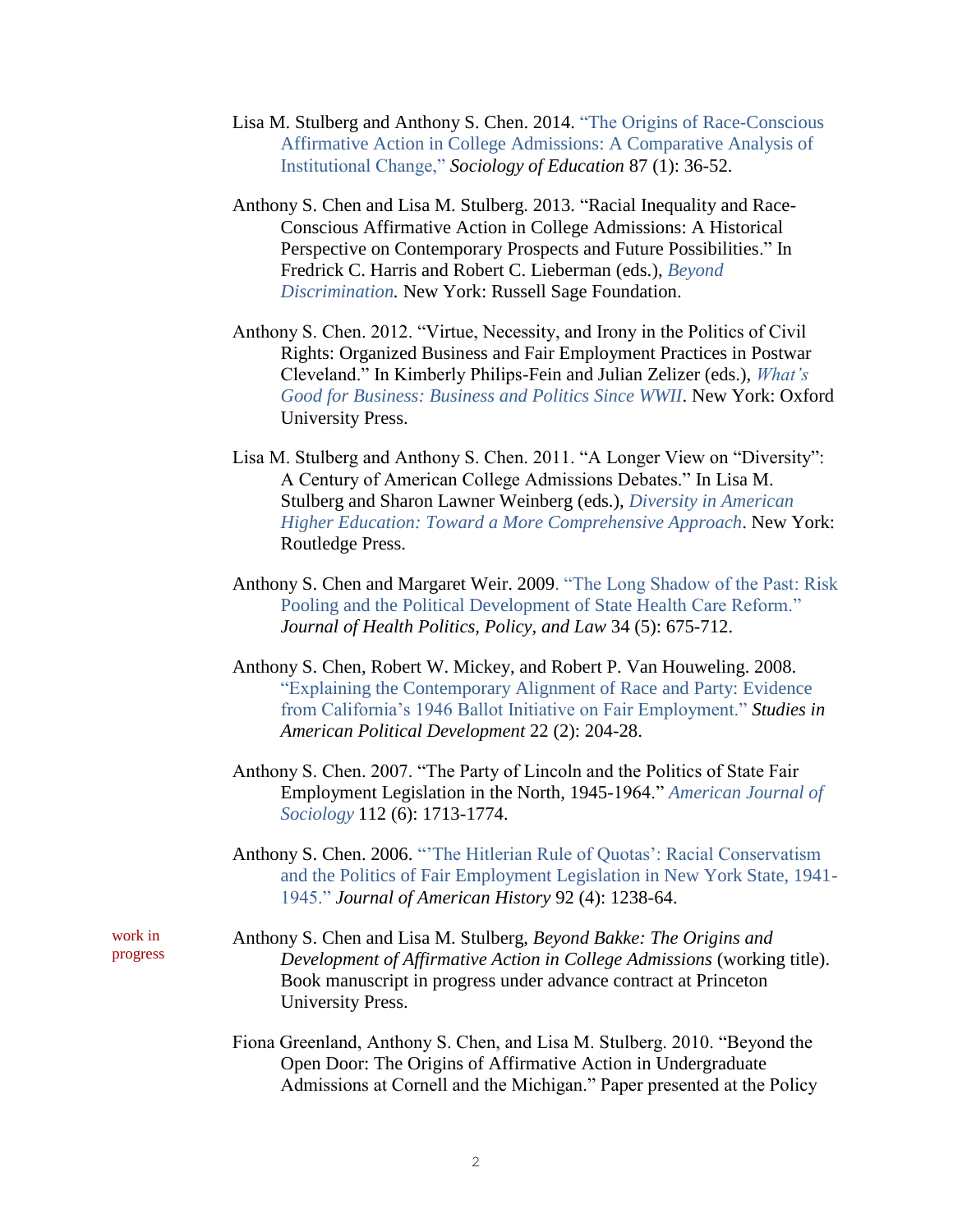|                       | History Conference, June 4, 2010, Columbus, OH. Under revision.                                                                                                                                                                                                                   |  |
|-----------------------|-----------------------------------------------------------------------------------------------------------------------------------------------------------------------------------------------------------------------------------------------------------------------------------|--|
|                       | Anthony S. Chen, "American Exceptionalism, Organized Finance, and the<br>Politics of Cramdown." Paper presented at the Policy History Conference,<br>Richmond, VA, June 6, 2012. Under revision.                                                                                  |  |
|                       | Anthony S. Chen and Robin Phinney. 2004. "Did the Civil Rights Movement<br>Have a Direct Impact on Public Policy? Evidence from the Passage of<br>State Fair Housing Laws, 1959-65." Working Paper No. 04-005, Gerald R.<br>Ford School of Public Policy, University of Michigan. |  |
| other<br>publications | Anthony S. Chen. 2007. Review of Nancy MacLean, Freedom Is Not Enough<br>(Cambridge and New York: Harvard University Press and Russell Sage<br>Foundation, 2006). Journal of American History 93(4): 1308.                                                                        |  |
|                       | Anthony S. Chen. 2006. "Affirmative action aims for healthy, fair diversity, not<br>quotas." Detroit Free Press (Oct. 2).                                                                                                                                                         |  |
|                       | Anthony S. Chen. 2002. Review of Janet L. Abu-Lughod, Sociology for the<br>Twenty-first Century: Continuities and Cutting Edges (Chicago:<br>University of Chicago Press, 1999). Journal of the History of Behavioral<br>Sciences 38: 186-7.                                      |  |
|                       | Anthony S. Chen, 2000. Review of Angelo N. Ancheta, Race, Rights, and the<br>Asian American Experience (New Brunswick: Rutgers University Press,<br>1998). Journal of Asian American Studies 1: 293-297.                                                                          |  |
|                       | Anthony S. Chen. 1999. "Debunking a Racial Myth." Oakland Tribune (Feb. 5):<br>$L-5$ .                                                                                                                                                                                            |  |

- Anthony S. Chen. 1999. "Lives at the Center of the Periphery, Lives at the Periphery of the Center: Chinese American Masculinities and Bargaining with Hegemony." *Gender & Society* 13 (5): 584-607. Reprinted (English) in Michael S. Kimmel and Michael A. Messner, *Men's Lives*, 6<sup>th</sup> edition. Boston: Allyn and Bacon, 2003.
- Anthony S. Chen. 1996. Review of David L. Collison and Jeff Hearn, *Men as Managers, Managers as Men: Critical Perspectives on Men, Masculinities, and Management* (Thousand Oaks: Sage, 1996). *Contemporary Sociology* 27: 66-68.
- Anthony S. Chen. 1998. "Bridging the Gaps." *San Francisco Chronicle*  (September 23): A23.
- Anthony S. Chen. 1997. "Beyond Modernism and Postmodernism: Toward an Asian American Legal Scholarship." *Asian Law Journal* 4: 97-134.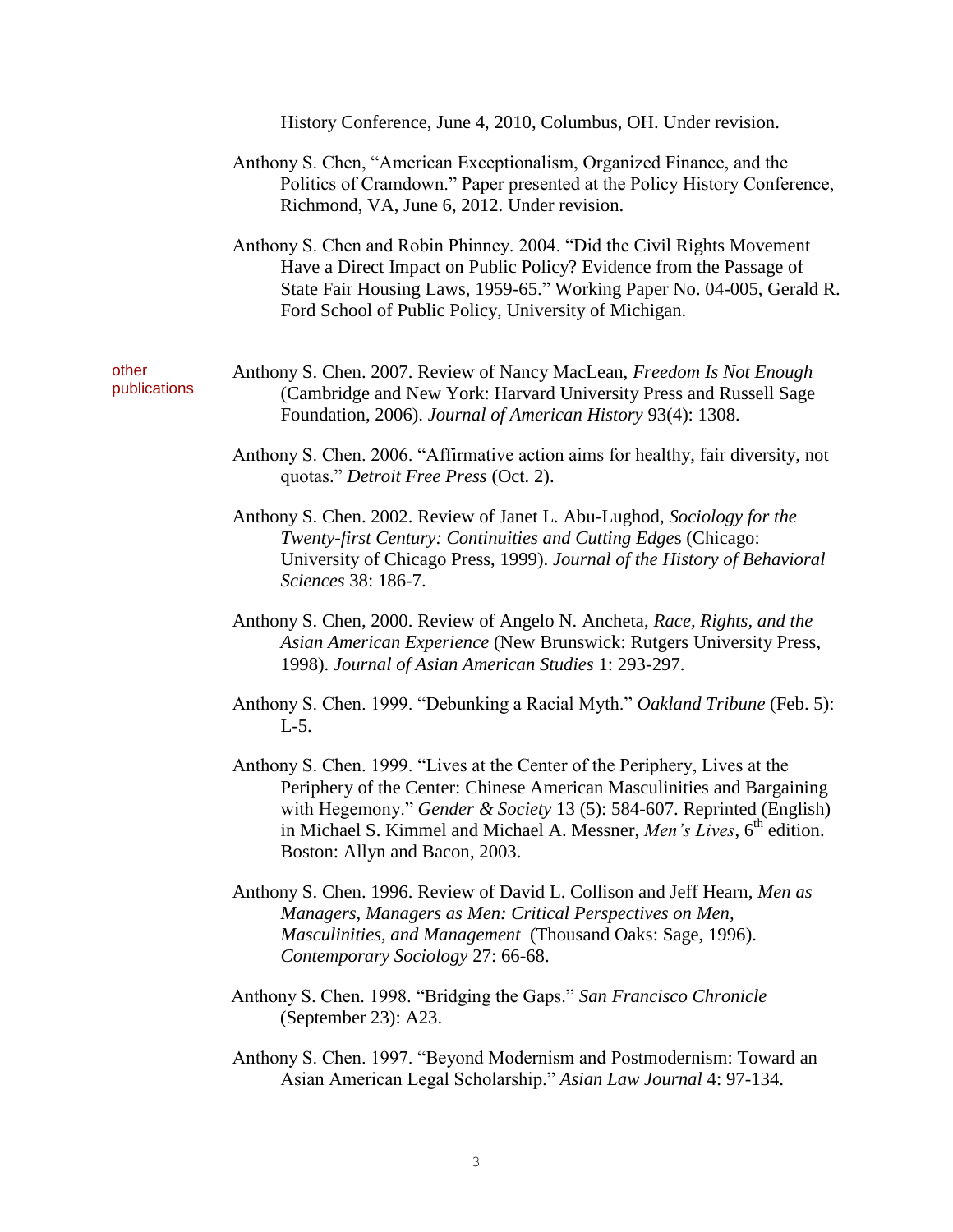|                                 | Anthony S. Chen. 1997. "The Undermining of AmeriCorps." San Francisco<br>Chronicle (June 2): A17.                                                                                                                                                                                                                                                                                             |  |  |  |
|---------------------------------|-----------------------------------------------------------------------------------------------------------------------------------------------------------------------------------------------------------------------------------------------------------------------------------------------------------------------------------------------------------------------------------------------|--|--|--|
| grants, awards<br>& fellowships | Senior Fellow, Alice Kaplan Institute for the Humanities, Northwestern<br>University, 2014-5                                                                                                                                                                                                                                                                                                  |  |  |  |
|                                 | Small Research Grant (with Lisa Stulberg), Spencer Foundation, 2008-9<br>[\$40,000]                                                                                                                                                                                                                                                                                                           |  |  |  |
|                                 | Visiting Scholar, American Bar Foundation, Chicago, IL, 2008<br>Small Grant, Center for Local, State, and Urban Policy, Ford School of Public<br>Policy, University of Michigan, 2005-6 [\$10,000]                                                                                                                                                                                            |  |  |  |
|                                 | Small Research Grant (with Lisa Stulberg), Spencer Foundation, 2005-6<br>[\$40,000]                                                                                                                                                                                                                                                                                                           |  |  |  |
|                                 | Faculty Fellowship Enhancement Award, Office for the Vice President of<br>Research and Rackham Graduate School, University of Michigan, 2005<br>[\$3,000]                                                                                                                                                                                                                                     |  |  |  |
|                                 | Seminar Grant (with Robert Mickey and Matt Lassiter), OVPR and Rackham<br>Graduate School, University of Michigan, 2003-5 [\$8,000]                                                                                                                                                                                                                                                           |  |  |  |
|                                 | Grant-in-Aid, Hagley Museum and Library, Wilmington, DE, 2003 [\$700]                                                                                                                                                                                                                                                                                                                         |  |  |  |
|                                 | Research Grant (with Robert Mickey and Robert P. Van Houweling), Office for<br>the Vice President of Research, University of Michigan, 2003-5 [\$6,105]                                                                                                                                                                                                                                       |  |  |  |
|                                 | Research Grant, Rackham Graduate School, University of Michigan, 2002-3<br>[\$15,000]                                                                                                                                                                                                                                                                                                         |  |  |  |
|                                 | ILE Doctoral Fellowship, University of California, Berkeley, 2001-2<br>Bennett Prize in Political Science, University of California, Berkeley, 2001-2<br>National Science Foundation, Disseratation Improvement Grant, 2000-2<br>Bennett Prize in Political Science, University of California, Berkeley, 2000-1<br>Miller Center Fellowship in Public Affairs, University of Virginia, 2000-1 |  |  |  |
|                                 | Paul and Daisy Soros Fellowship for New Americans, 1998-1<br>Mentored Research Award, University of California, Berkeley, 1997-8<br>Grant-in-Aid, Rockefeller Archive Center, Rockefeller University, 1997-8<br>Social Science Research Grant and Humanities Research Grant, University of<br>California, Berkeley, 1997 and 1999                                                             |  |  |  |
|                                 | Graduate Opportunity Program, University of California, Berkeley, 1994-6<br>Walter Helen and Hall Prize, Department of Sociology, Rice University, 1993<br>National Merit Scholarship, Rice University, 1990-4                                                                                                                                                                                |  |  |  |
| conference<br>participation     | American Sociological Association: 1998, 2000, 2002, 2003, 2004, 2007, 2008,<br>2013                                                                                                                                                                                                                                                                                                          |  |  |  |
|                                 | American Political Science Association: 2007, 2008<br>Social Science History Association: 2002, 2003, 2007, 2010, 2013<br>Policy History Conference: 2008, 2010, 2012                                                                                                                                                                                                                         |  |  |  |
| invited<br>presentations        | 2013<br>Program in Law and Public Affairs, Princeton University<br>Department of Political Science, University of Washington                                                                                                                                                                                                                                                                  |  |  |  |
|                                 | 2012<br>Department of Political Science, Northwestern University<br>Colloquium, Institute for Policy Research, Northwestern University;<br>2011<br>Colloquium, Department of Sociology, Harvard University; Research                                                                                                                                                                          |  |  |  |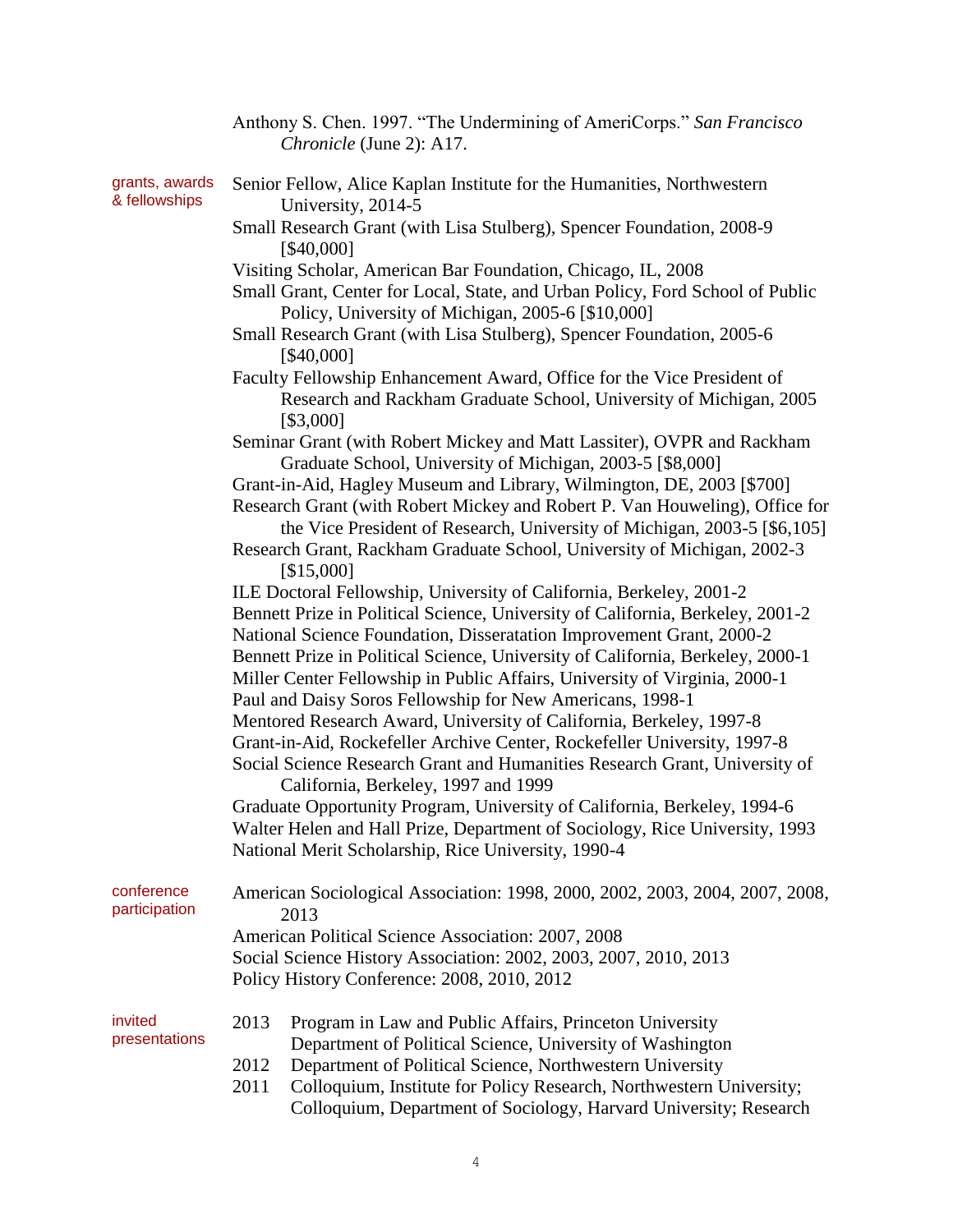Seminar, American Bar Foundation, Chicago, IL.

- 2010 Dreher Colloquium on American Political Institutions, Ohio State University; Comparative-Historical Social Science Workshop, Buffett Center for International and Comparative Studies, Northwestern University.
- 2009 American Politics and Public Policy Workshop, Center for the Study of American Politics, Institution for Social and Policy Studies, Yale University.
- 2008 Boalt Hall School of Law, University of California, Berkeley; Department of Sociology, Northwestern University; American Bar Foundation, Chicago, IL.
- 2007 African and African American Studies, Stanford University; Department of Sociology, University of Michigan; Goldman School of Public Policy, University of California, Berkeley; Department of Sociology; University of California, Irvine; Department of Politics and Legal Studies Program, University of California, Santa Cruz; Department of Sociology, University of California, Berkeley.
- 2006 Departments of Political Science, Sociology, and Ethnic Studies, University of Oregon.
- 2005 Miller Center for Public Affairs, University of Virginia
- 2004 Steinhardt School of Education, New York University
- 2003 Department of Sociology, Northwestern University; Department of Sociology, Rice University; University of Michigan Law School
- 2002 Departments of Political Science and African American Studies, Yale University; Department of Sociology, University of Michigan; Department of Sociology and Anthropology, Mount Holyoke College.
- student supervision

Fiona Chin, Department of Sociology, Northwestern University, in progress (Anthony S. Chen, Chair).

- Joshua Mound, Department of History and Department of Sociology, University of Michigan, in progress (Matthew Lassiter and Anthony S. Chen, Co-Chairs).
- Steven Munch, Department of Sociology, Northwestern University, in progress (Bruce Carruthers, Chair).
- Heather Madonia, Department of Sociology, Northwestern University, in progress (Jamie Druckman, Chair)
- John Robinson, Department of Sociology, Northwestern University in progress (Mary Pattillo, Chair)
- Alexander Gourse, Department of History, Northwestern University, in progress (Nancy MacLean, Chair).

Ashley Reid, "Coffee Shop Conversations: An Exploration of How Local Elected Officials Develop and Engage Their Social Networks," Ph.D. diss., Department of Political Science and Gerald R. Ford School of Public Policy, University of Michigan, 2012 (Vincent Hutchins, Chair).

Anju Paul, "Multinational Maids: Multistate Migration among Aspiring Filipino Migrant Domestic Workers," Ph.D. diss., Department of Sociology and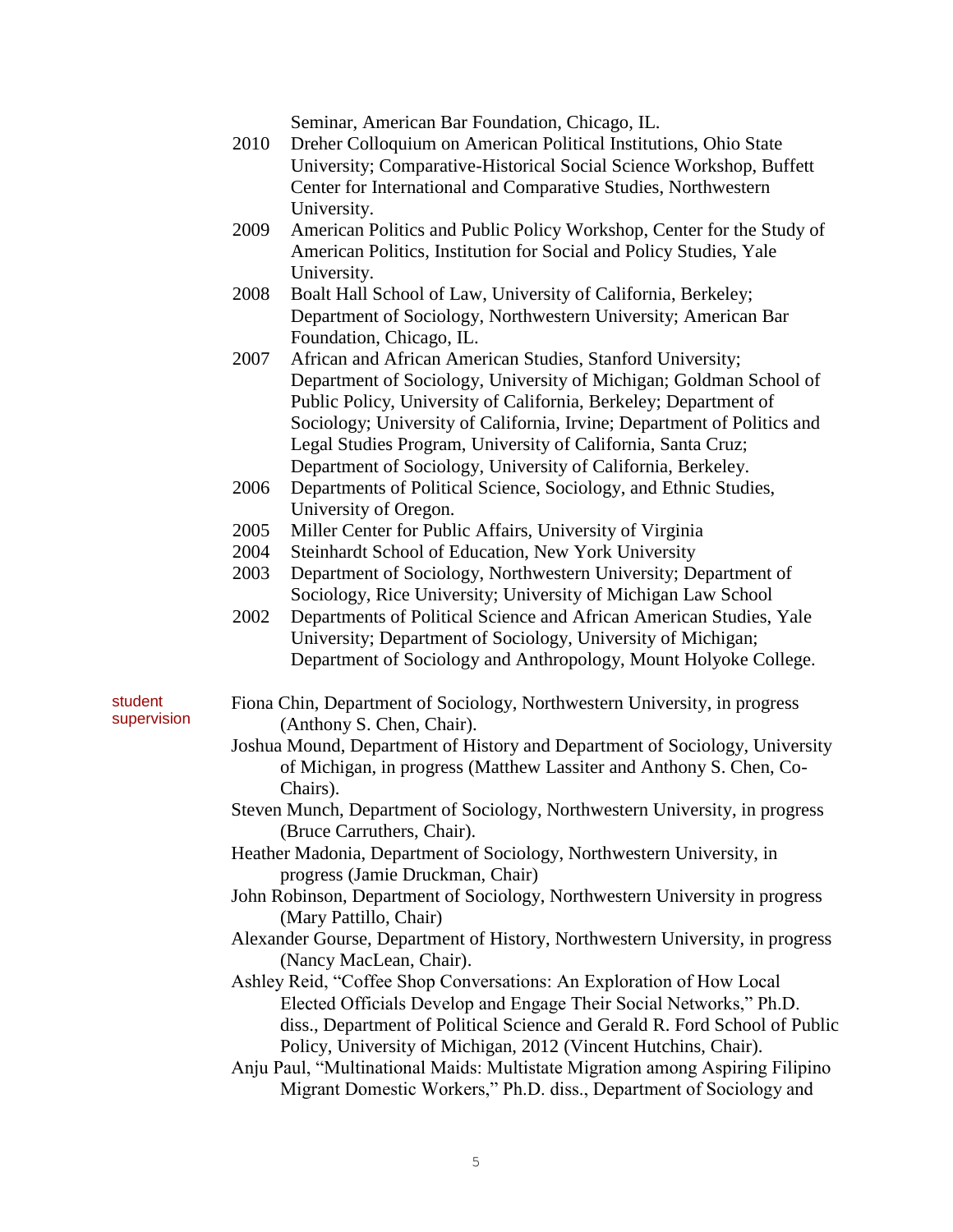Gerald R. Ford School of Public Policy, University of Michigan, 2012 (Muge Gocek and Mary Corcoran, Co-Chairs).

- David Flores, "Political Soliders: Sources of Iraq War Veteran Support and Opposition to War," Ph.D. diss., Department of Sociology, University of Michigan, 2012 (Howard Kimeldorf, Chair).
- Alexandra Gerber, "Being Polish/Becoming European: Gender and the Limits of Diffusion in Polish Accession to the European Union," Ph.D. diss., Department of Sociology, University of Michigan, 2011 (Michael Kennedy and Zubryzycki, Co-Chairs).
- Daniela Pineda, "A Federal Intervention to Improve Latino College Participation: Evidence from Title V Developing Hispanic-Serving Institutions Program," Ph.D. diss., Department of Sociology and Gerald R. Ford School of Public Policy, 2010 (Al Young and Sheldon Danziger, Co-Chairs).
- Lily Geismer, "Don't Blame Us: Grassroots Liberalism in Massachusetts, 1960- 1990." Ph.D. diss., Department of History, University of Michigan, 2010 (Matthew Lassiter, Chair).
- Jennifer Young Yim, "'Being an Asian American Male Is Really Hard Actually': Cultural Psychology of Asian American Masculinities and Psychological Well-Being," Ph.D. diss., Department of Psychology and Department of Women's Studies, University of Michigan, 2009 (Ram Mahalingam, Chair).
- Tasleem Padamsee, "Infusing Health into the Welfare State: HIV/AIDS Policymaking into the United States and the United Kingdom," Ph.D. diss., Department of Sociology, University of Michigan, 2007 (Renee Anspach and Julia Adams, Co-Chairs).
- R. L'Heureux Lewis, Joint Doctoral Program in Sociology and Public Policy, "Educational Inequality in an Affluent Setting," Gerald R. Ford School of Public Policy, University of Michigan, 2007 (Alford A. Young, Chair).
- Mary C. Michelmore, "Taxing State/Welfare State: How the Politics of Aid to Families with Department Children and the Federal Income Tax Shaped Modern America, 1960-1980," 2006. Ph.D. diss., Department of History, University of Michigan, 2006 (Matthew Lassiter, Chair).
- Amy Stone, "More Than Just Adding the T: Transgender Inclusion in LGBT Politics." Ph.D. diss., Department of Sociology, University of Michigan, 2006 (Karin Martin, Chair).
- Anna Maria Ortiz, "Latinos, Participation, and Education," Ph.D. diss., Department of Political Science, University of Michigan, 2003 (Nancy Burns, Chair).

| teaching | Northwestern University, Evanston, IL                                   |                                                      |  |  |
|----------|-------------------------------------------------------------------------|------------------------------------------------------|--|--|
|          | Political Science 490: Special Topics in American Political Development |                                                      |  |  |
|          |                                                                         | (Winter 2014, cross-listed as Sociology 476)         |  |  |
|          | Sociology 476:                                                          | Topics in Sociological Analysis (Winter 2014, cross- |  |  |
|          |                                                                         | listed as Political Science 490)                     |  |  |
|          | Sociology 476:                                                          | Political Sociology (Spring 2012)                    |  |  |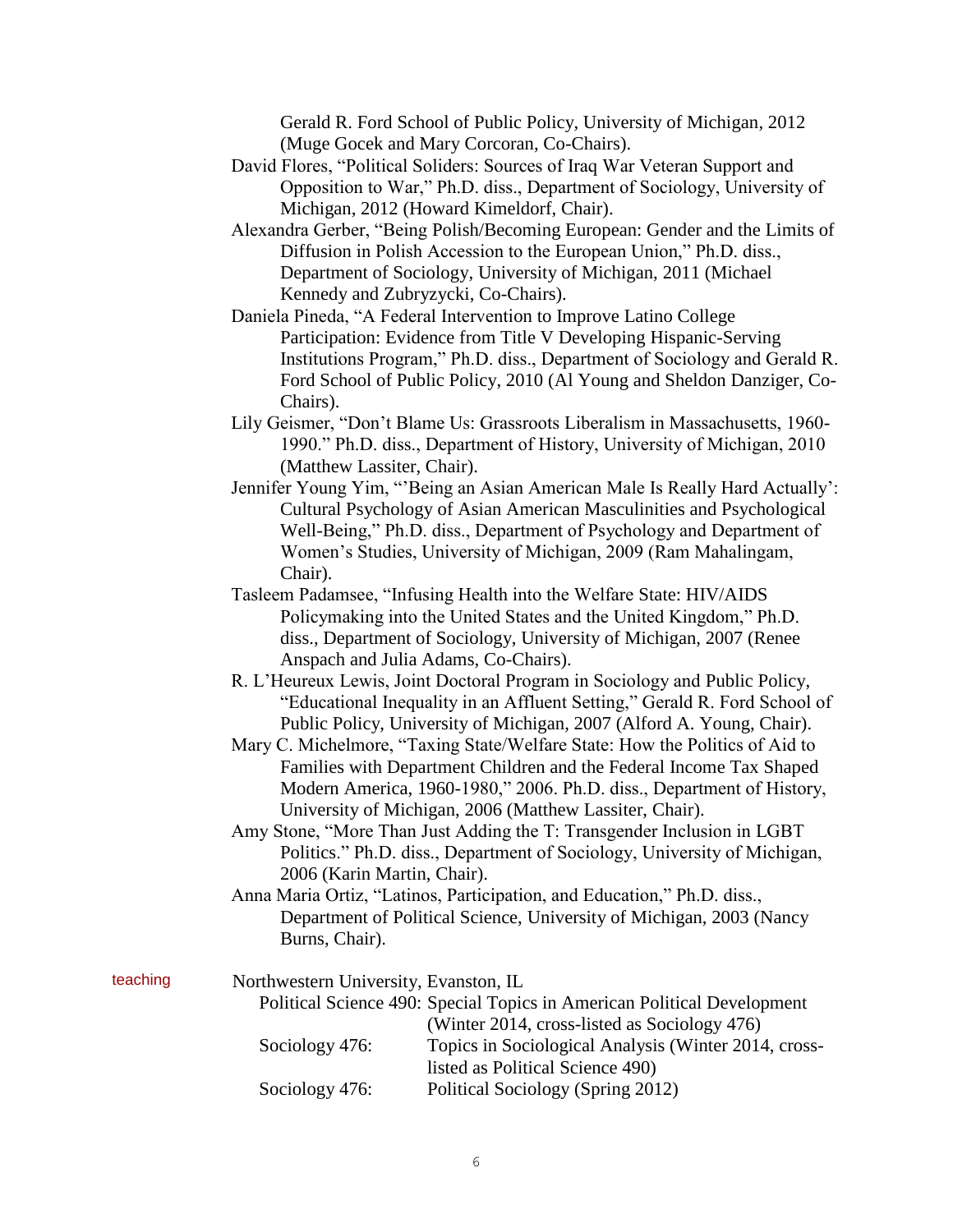|                              | Sociology 326:                                                                                                                                                                                                                                                                                                                                                                                                                                                 | Politics, Society, and Public Policy in the United<br>States: From the Great Depression to the Great<br>Recession (Spring 2013) |  |  |  |  |
|------------------------------|----------------------------------------------------------------------------------------------------------------------------------------------------------------------------------------------------------------------------------------------------------------------------------------------------------------------------------------------------------------------------------------------------------------------------------------------------------------|---------------------------------------------------------------------------------------------------------------------------------|--|--|--|--|
|                              | Sociology 309:                                                                                                                                                                                                                                                                                                                                                                                                                                                 | Political Sociology (Winter 2012)                                                                                               |  |  |  |  |
|                              | Sociology 110:                                                                                                                                                                                                                                                                                                                                                                                                                                                 | Introduction to Sociology (Spring 2011, Spring 2012,<br>Winter 2013, Winter 2014, Spring 2014)                                  |  |  |  |  |
|                              |                                                                                                                                                                                                                                                                                                                                                                                                                                                                | University of Michigan, Ann Arbor, MI                                                                                           |  |  |  |  |
|                              | Public Policy 674:                                                                                                                                                                                                                                                                                                                                                                                                                                             | International Economic Development Program (2010)                                                                               |  |  |  |  |
|                              | Public Policy 721:                                                                                                                                                                                                                                                                                                                                                                                                                                             | Race and Civil Rights (2003, 2004, 2005, 2008, 2009)                                                                            |  |  |  |  |
|                              | Sociology 650:                                                                                                                                                                                                                                                                                                                                                                                                                                                 | Race and the New Deal Order (2004)                                                                                              |  |  |  |  |
|                              | Sociology 595:                                                                                                                                                                                                                                                                                                                                                                                                                                                 | The Political Sociology of American Exceptionalism<br>(2007)                                                                    |  |  |  |  |
|                              | Sociology 399:                                                                                                                                                                                                                                                                                                                                                                                                                                                 | Senior Honors Thesis (2005)                                                                                                     |  |  |  |  |
|                              | Sociology 398:                                                                                                                                                                                                                                                                                                                                                                                                                                                 | Senior Honors Thesis (2004)                                                                                                     |  |  |  |  |
|                              | Sociology 397:                                                                                                                                                                                                                                                                                                                                                                                                                                                 | Junior Honors Thesis (2004)                                                                                                     |  |  |  |  |
|                              | Sociology 303:                                                                                                                                                                                                                                                                                                                                                                                                                                                 | Race and Ethnic Relations (2007)                                                                                                |  |  |  |  |
|                              | Sociology 195:                                                                                                                                                                                                                                                                                                                                                                                                                                                 | Honors Introduction to Sociology (2003)                                                                                         |  |  |  |  |
|                              | Sociology 100:                                                                                                                                                                                                                                                                                                                                                                                                                                                 | Principles of Sociology (2003, 2008, 2009, 2010)                                                                                |  |  |  |  |
| professional<br>service      | Editorial positions: Co-editor with Eric Schickler and Robin Einhorn, Studies in<br>American Political Development; member, Editorial Advisory Board, Law<br>and Social Inquiry (2011-3).                                                                                                                                                                                                                                                                      |                                                                                                                                 |  |  |  |  |
|                              | Manuscript reviewer (intermittent): Cambridge University Press, Oxford<br>University Press, Princeton University Press, Stanford University Press, and<br>Temple University Press.                                                                                                                                                                                                                                                                             |                                                                                                                                 |  |  |  |  |
|                              | Article reviewer (intermittent): American Journal of Sociology, American<br>Sociological Review, Canadian Journal of Education, Du Bois Review, Gender<br>& Society, Journal of Politics, Law and History Review, Political Research<br>Quarterly, Social Science History, Sociological Forum, Social Problems, and<br><b>Studies in American Political Development.</b>                                                                                       |                                                                                                                                 |  |  |  |  |
|                              | Professional Associations: Co-chair, Program Committee, Social Science<br>History Association (2014); Organizer, Presider, Discussant, Regular Session on<br>Affirmative Action, Annual Meetings of the American Sociological Association<br>(2013); J. David Greenstone Book Prize Committee, Politics and History<br>Section, American Political Science Association (2013); President's Book<br>Award Committee, Social Science History Association (2009). |                                                                                                                                 |  |  |  |  |
| professional<br>associations | <b>American Political Science Association</b><br><b>American Sociological Association</b><br>Social Science History Association                                                                                                                                                                                                                                                                                                                                |                                                                                                                                 |  |  |  |  |
| service                      | Northwestern University, Evanston, IL                                                                                                                                                                                                                                                                                                                                                                                                                          | Member, Graduate Admissions Committee, 2013-4                                                                                   |  |  |  |  |